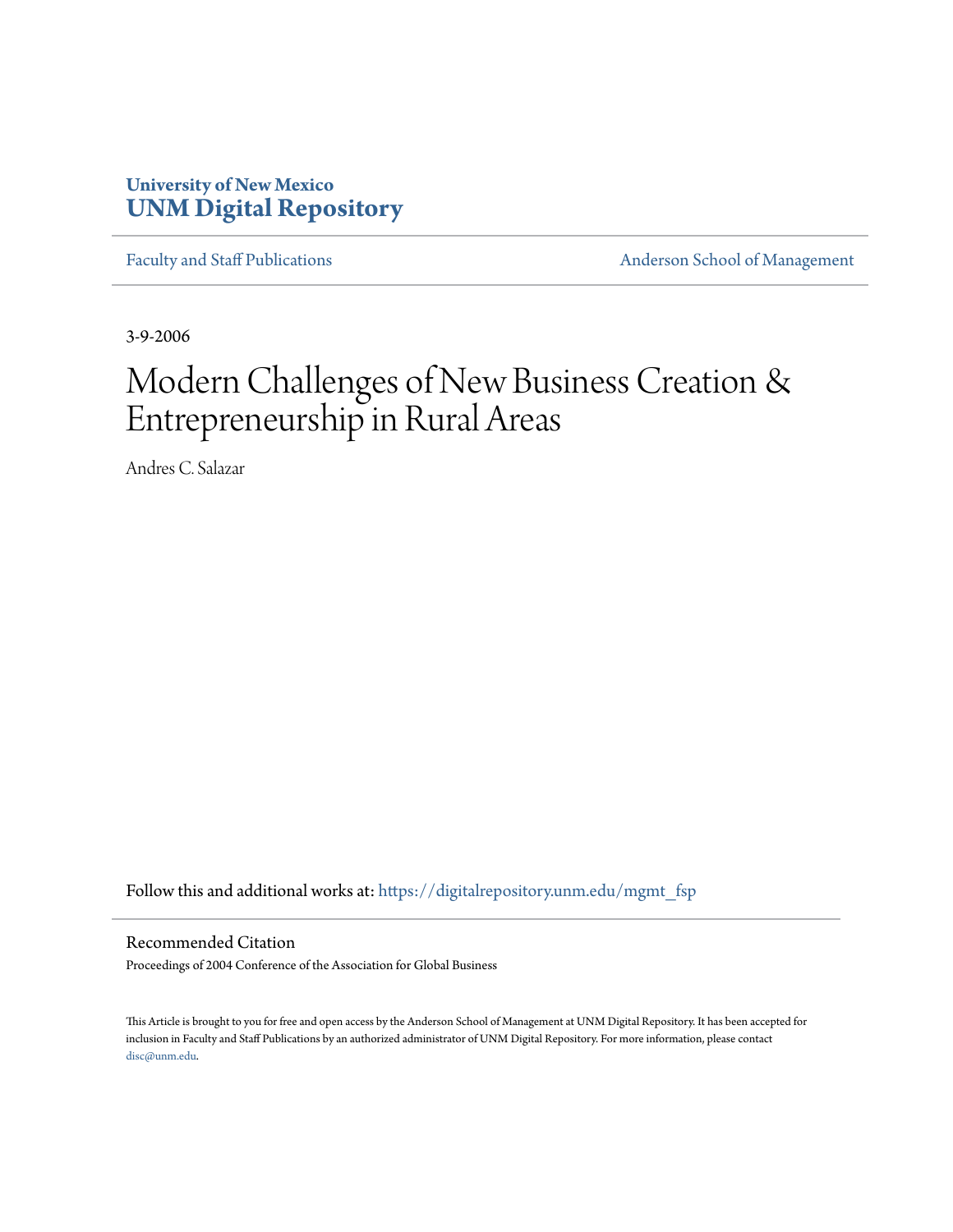## **Modern Challenges of New Business Creation & Entrepreneurship in Rural Areas<sup>1</sup>**

### **Andres C. Salazar Professor and PNM Chair in Microsystems, Commercialization and Technology**  Anderson Schools of Management University of New Mexico

#### **Abstract**

Some authors (Suarez-Villa, 1989)(Wortman, 1990) have indicated that, despite its known contributions towards regional economic development, entrepreneurship has been under-studied and still remains a mystery for those who would like to establish public policy that would encourage and support it. Less known still, is the nature of entrepreneurship in rural areas where fewer resources are made available to encourage its development and subsequent growth.(Henderson, 2002)(Stauber, 2001) This paper reviews briefly the economic challenges confronting rural communities today. US rural public policy has been unsuccessful for the past two decades in dealing with many of these challenges.(Stauber, 2001). Almost without regional exception, demographic data across the US show the continued decline in the number of small farms and ranches, reduced employment in extraction industries and the migration of young workers from rural to urban areas. Attempts to offset the adverse economic impact of these trends, rural communities have taken the initiative in identifying and exploiting certain societal trends that generate rural in-migration due to establishment of amenities, the desire for a natural environment and economic enablers such as the internet and wireless communications. We conclude that rural communities in concert with federal and state policy makers can take action to help stabilize rural America's economy by supporting new business opportunities and new approaches to entrepreneurship.

#### **US Rural Economic Challenges**

 $\overline{a}$ 

Rural areas are comprised of all territory, population, and housing units located outside of urbanized areas (UAs) and urban clusters (UCs) according to the US Bureau of the Census. According to the US census in 1990, approximately 24.8% (61.7 million) of the U.S. population lived in rural areas while the 2000 census yielded the figures of 23% and 60.4 million, respectively. These figures indicate a continued decline in rural based population in the US.

Farming and ranching have been traditional methods for earning a living in the rural countryside. However, the US farmers have found that today's new transportation and refrigeration methods have enabled global competition to offset the domestic market proximity advantage they held for many years. Ranching has also not been spared the attack by foreign suppliers to take away significant market share. The rancher has also had to contend with environmental concerns and fewer and fewer federal lands available for grazing. The federal government has responded to the plight of the farmer with

<sup>&</sup>lt;sup>1</sup> A paper and talk delivered at the Association of Global Business Conference on November 20, 2004 in Cancun, Mexico.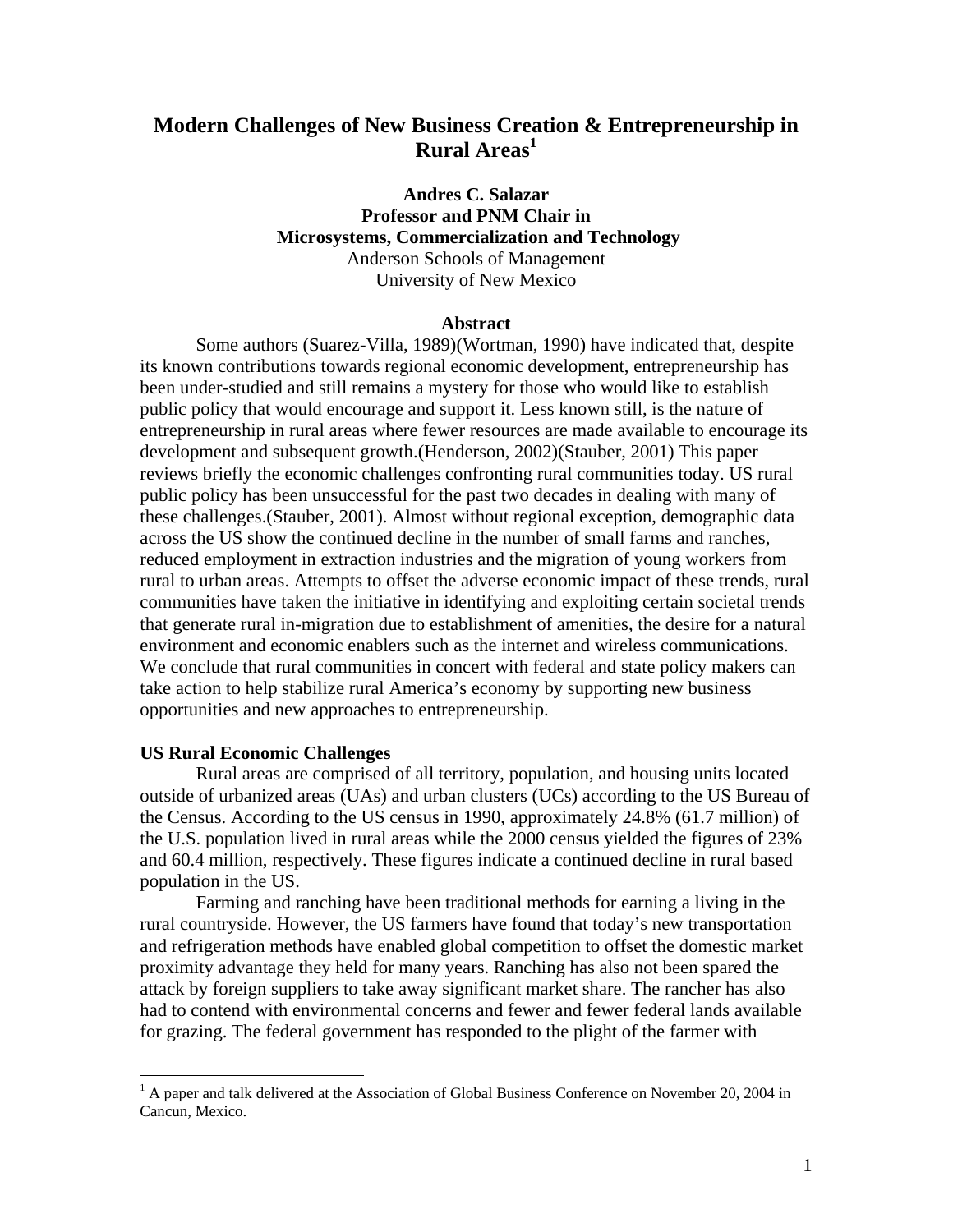commodity price supports or with supplementary income for not planting if oversupply is anticipated. Although lobbying efforts from farmers and ranchers have solicited assistance from the federal level, the result has been that many family farms and ranches are no longer viable in the face of modern agricultural methods and cheap labor overseas. However, there have been niche markets created recently by consumer preferences for organic fruits and vegetables or organically fed farm or ranch animals. These opportunities have not been without problems since new farming methods and quality control procedures are required in order to compete in these new markets. Immigrants from Mexico and other Latin American countries have taken low-wage farming and ranching jobs in the US and filled a significant rural labor need but new border restrictions and the attraction of higher paying jobs in urban areas such as in construction and service establishments has minimized the positive impact that this new labor pool could have for the rural community.

Supplemental income for the farm or ranch based family is made available when a family member(s) take on a job in the area. If the farm or ranch is near a metropolitan area, this often means commuting to the urban area on a daily basis and becoming a wage earner. These wages stabilize the farm/ranch family income and keeps the family on the land. If the farm/ranch is not anywhere near a metro area, steady wages can still be earned by working for the county, the local school district, the post office or other federal agency. The extraction industries – logging, mining, mineral processing, etc., - that had provided jobs in the US for its rural based population have been on the decline for decades. New environmental rules and more efficient methods of resource extraction and processing indicate that jobs in these areas will continue to disappear.

#### **Opportunities for business creation**

 In addition to supplying new consumer markets with organic produce and meats, rural entrepreneurial families have formed other types of small businesses. Rural areas near metropolitan centers have found that urban-based tourists enjoy antique shops, bed & breakfast inns, rural artisan-ware, restaurants with home-style cooking and direct purchase of produce, cheese, preserves and cured meats. In some cases cottage industries specializing in such esoteric products as dry flower arrangements, stuffed animals, weaving or embroidery crafts, etc., have emerged that take advantage of the cheap labor and handcraft skills that are prevalent in rural areas.

The pristine nature of rural areas with picturesque scenery, association with unspoiled landscapes, clean air and water, and un-crowded infrastructure draws urban folk who desire a more tranquil home environment. In addition, people seeking a retirement home are attracted to rural areas to live out the rest of their lives in a slower and peaceful setting. Retirees do require health services and access to assisted living eventually. Clusters of retirement homes have started appearing in rural areas where these requirements are met. An observation made in Lorah and Southwick (2003) that validates this retirement trend is that government transfer payments, mostly social security benefits, exceed aggregate wages from all extraction industries in the rural West (11 states).

Other trends that have appeared to assist wage growth in rural areas are recreation, vacation homes and tourism. Lorah and Southwick (2003) offers evidence that rural counties with protected wilderness areas have shown both population and wage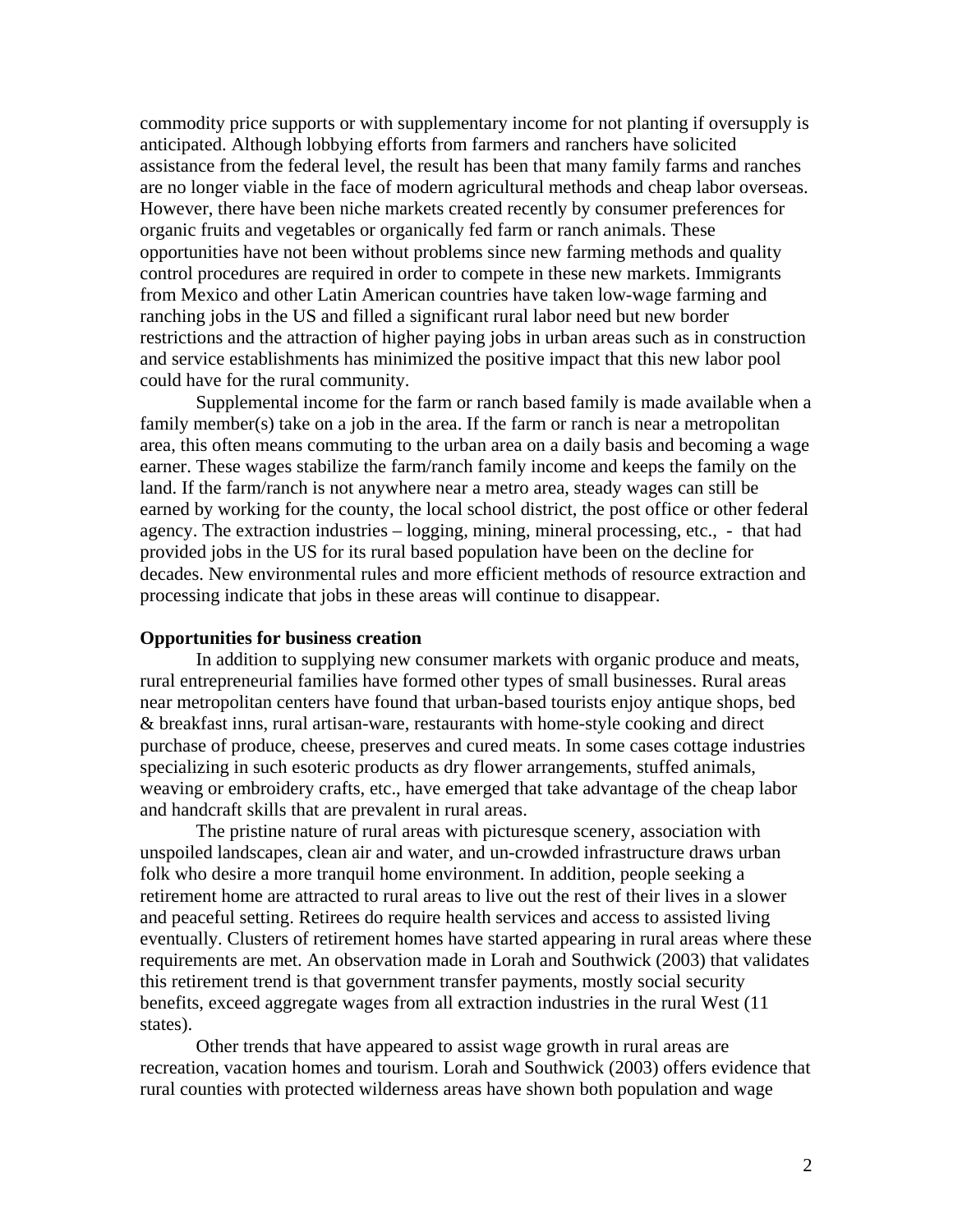growth in the last two decades. The assertion made is that new service establishments, construction of second or third homes, hotels and recreational facilities, and new community infrastructure all lead to job creation in these rural areas with protected federal lands. An associated trend is the "amenity migration," described in Price, Moss and Barrett (1997), that claims that the natural environment can be a driving force in attracting those workers that can perform their duties almost anywhere. Improved and inexpensive forms of communications – cellular phones, broadband internet, fast file transfer via the web, rooftop satellite dishes, etc., - all have enabled the development of a migrant knowledge workforce. The statistics from the study in Lorah and Southwick (2003) indicate that income growth rates are 2.75 times higher in rural counties with protected lands. The unexpected conclusion of the study made by Vias (1999) that jobs follow population growth instead of the reverse may be explained by the migration of the knowledge workforce (income derived elsewhere) attracted to rural settings or retirees (with investments or pensions) that choose to live out their lives in non-metro areas. Stauber (2001) observes that a "retirement base" was a significant factor for rural counties that did not lose population in the 1990's. These trends have already encountered some problems, a notable example of which is "Aspenization," or the result of creating a rural community in which living expenses, principally housing, can become so expensive that service workers cannot live there.(Lorah and Southwick, 2003) This phenomenon has been observed to happen where land for housing is scarce due to federal or state protected lands, reservation land for native American tribes, over-restrictive local zoning ordinances or poor civic planning.

Amenities (includes recreation, second homes, etc.), retirement and knowledge worker migration constitute important trends that may change the economic landscape of rural areas in the US in the next decade. It behooves public policy makers at the federal and state level to understand how new resources focused on exploiting these trends can promote job creation and wage growth in rural areas. New rural extension services supported by government funds could include entrepreneurial training. Rural families could tap these entrepreneurial training and advisory services for creating new businesses.

#### **Enablers of Opportunity**

There have been a few enablers that have facilitated the consideration of rural areas for economic development. Rural areas suffer from remoteness and low population density, two economic factors that have inhibited rural business creation in the past. First, the internet has greatly enlarged markets for rural manufactured products. Although specialty catalogs and targeted mailing lists were used previously by rural-based businesses, the internet now allows would-be customers worldwide to access their products. Telecommunications costs have dropped dramatically in the last ten years so telemarketing is now possible from remote, rural areas. Wireless networks can connect lightly populated areas and deliver telephony and broadband internet service. In addition, call centers can now be established in rural areas to take advantage of the cheap labor often available there. Light manufacturing in rural areas has been given a boost by the growth and pervasiveness of the overnight delivery services such as UPS or FEDEX. Branding of products, especially organically grown, from rural areas, such as "Vermont maple syrup," "Vidalia Onions," "Hatch chili," assists farmers in protecting their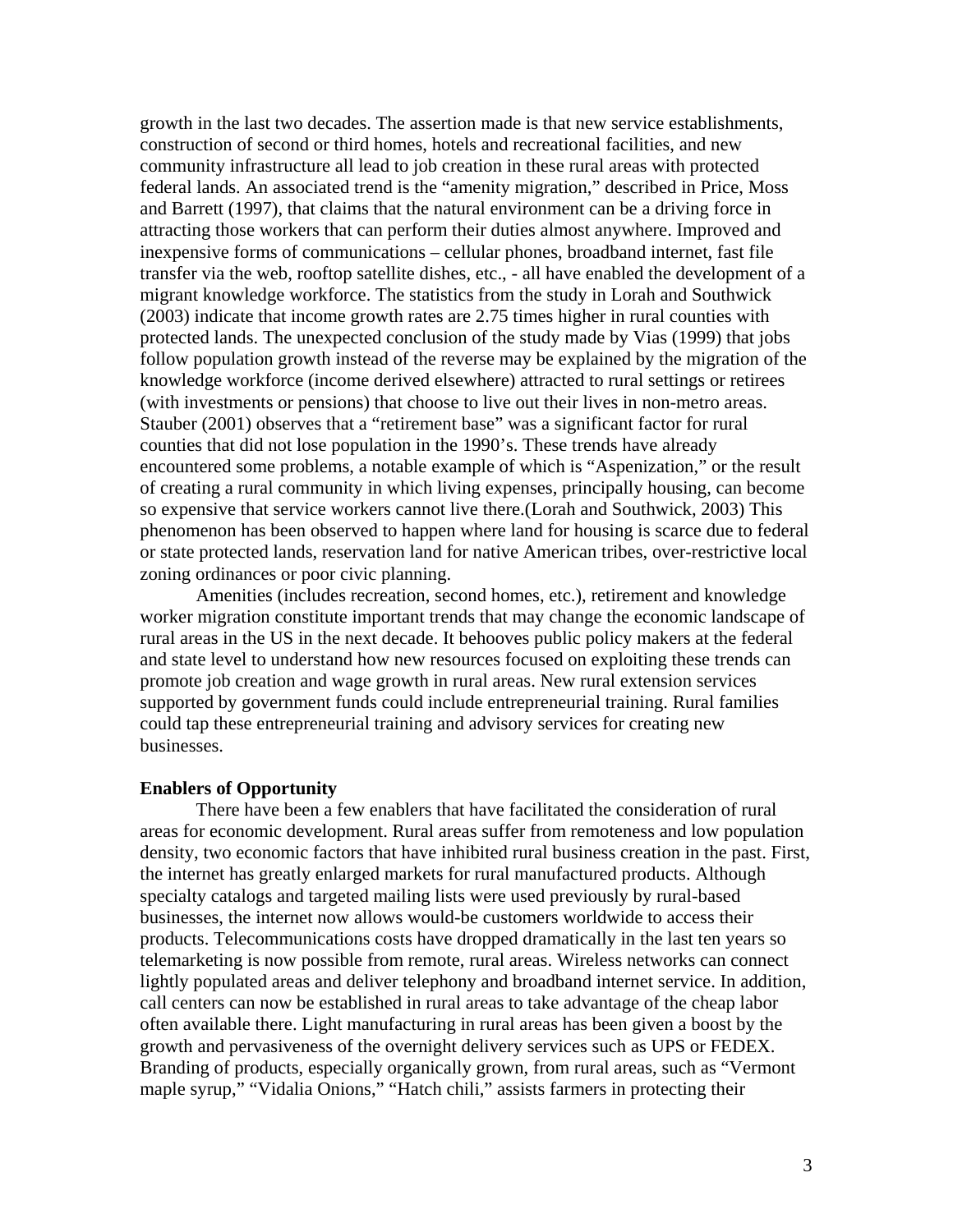markets. Some rural areas have discovered and then exploited their differentiation in the products or services they can market in the face of global competition. Another amenity enabler is the result of Native American tribes capitalizing on their legal autonomy to establish gambling casinos, golf courses and resorts in rural tribal lands. Construction and service jobs are created both for tribal members and other rural dwellers.

The recognition of the US societal trends described above, namely amenities, retirement and knowledge worker migration, can help rural communities orient their investments in regional economic development such as infrastructure (civic planning, water & power, roadways, telecommunications, regional transportation, public education, police and fire protection) or in business creation or assistance, youth entrepreneurship programs, support for vocational training in nearby community colleges, farm and ranch extension programs for organic products, etc. Those rural areas that take the initiative in capitalizing on these trends will likely be the winners in the new rural US economy.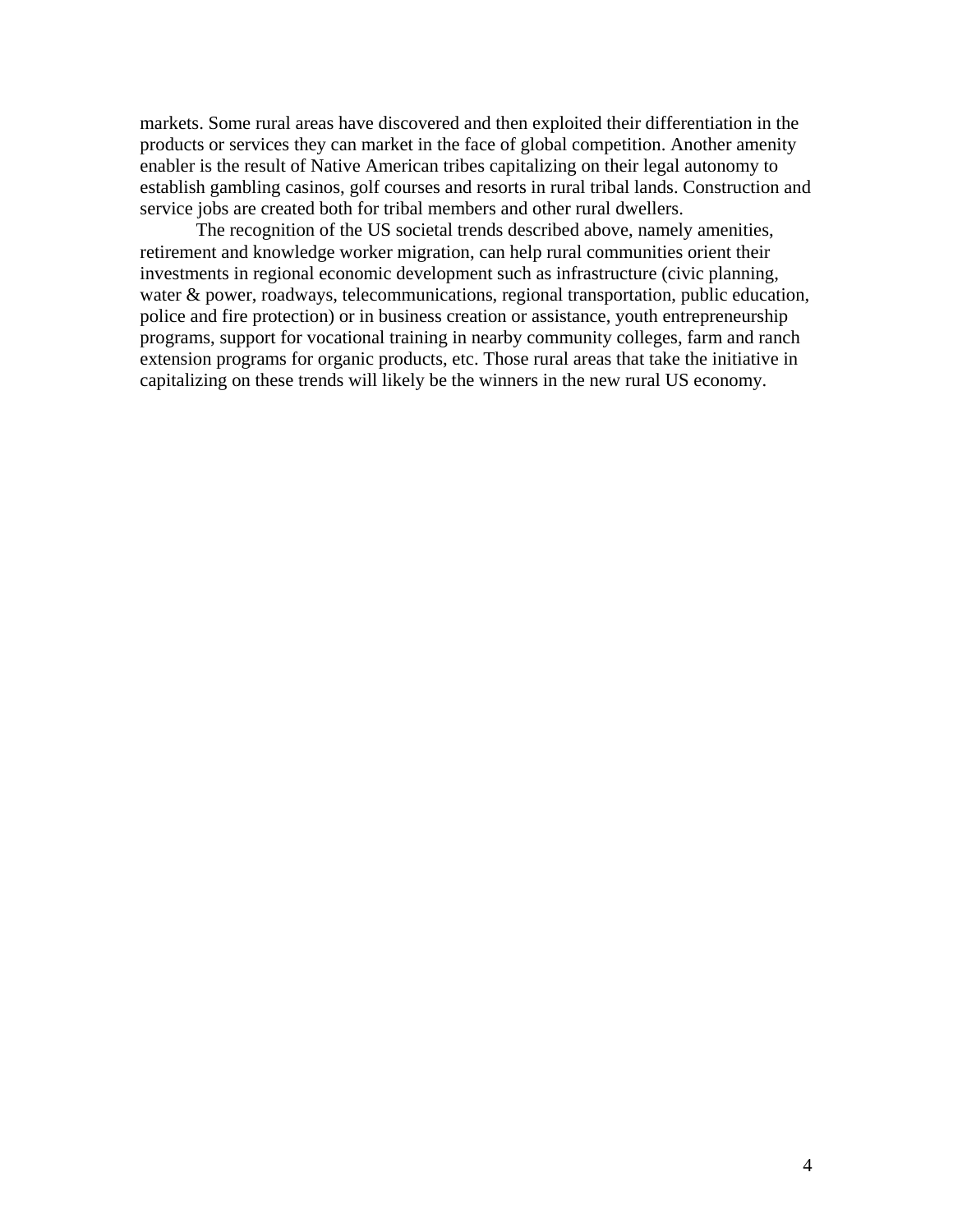#### **References**

- Henderson, Jason, (2002) "Building the Rural Economy with High Growth Entrepreneurs," *Economic Review*, v. 87: No. 3, pp45-70.
- Lorah, Paul and Southwick, Rob, (2003), "Environmental Protection, Population Change, and Economic Development in the Rural Western United States*"Population and Environment,* 24:3, pp 255-272.
- Price, M., Moss L., & Barrett, R.N. (1997), chapter 12: "Tourism and Amenity Migration." In B. Messerli & J.D. Ives (eds.) *Mountains of the World: A Global Priority,* pp. 249-280, New York: Parthenon Publishers.
- Stauber, Karl N., (2001), "Why Invest in Rural America And How? A Critical Public Policy Question for the 21<sup>st</sup> Century," *Economic Review – Federal Reserve bank of Kansas City*, Second Quarter 2001; 86:2, pp57-87.
- Suarez-Villa, Luis, (1989), *The Evolution of Regional Economies Entrepreneurship and Macroeconomic Change*, New York, Praeger Books.
- Vias, A. (1999) "Jobs Follow People in the Rural Rocky Mountain West," *Rural Development Perspectives*, 14(2), 24-31.
- Wortman, Max S. Jr., (1990), "Rural Entrepreneurship Research: An integration into the Entrepreneurship Field," *Agribusiness*, July 1990: 6, 4., pp 329-344.